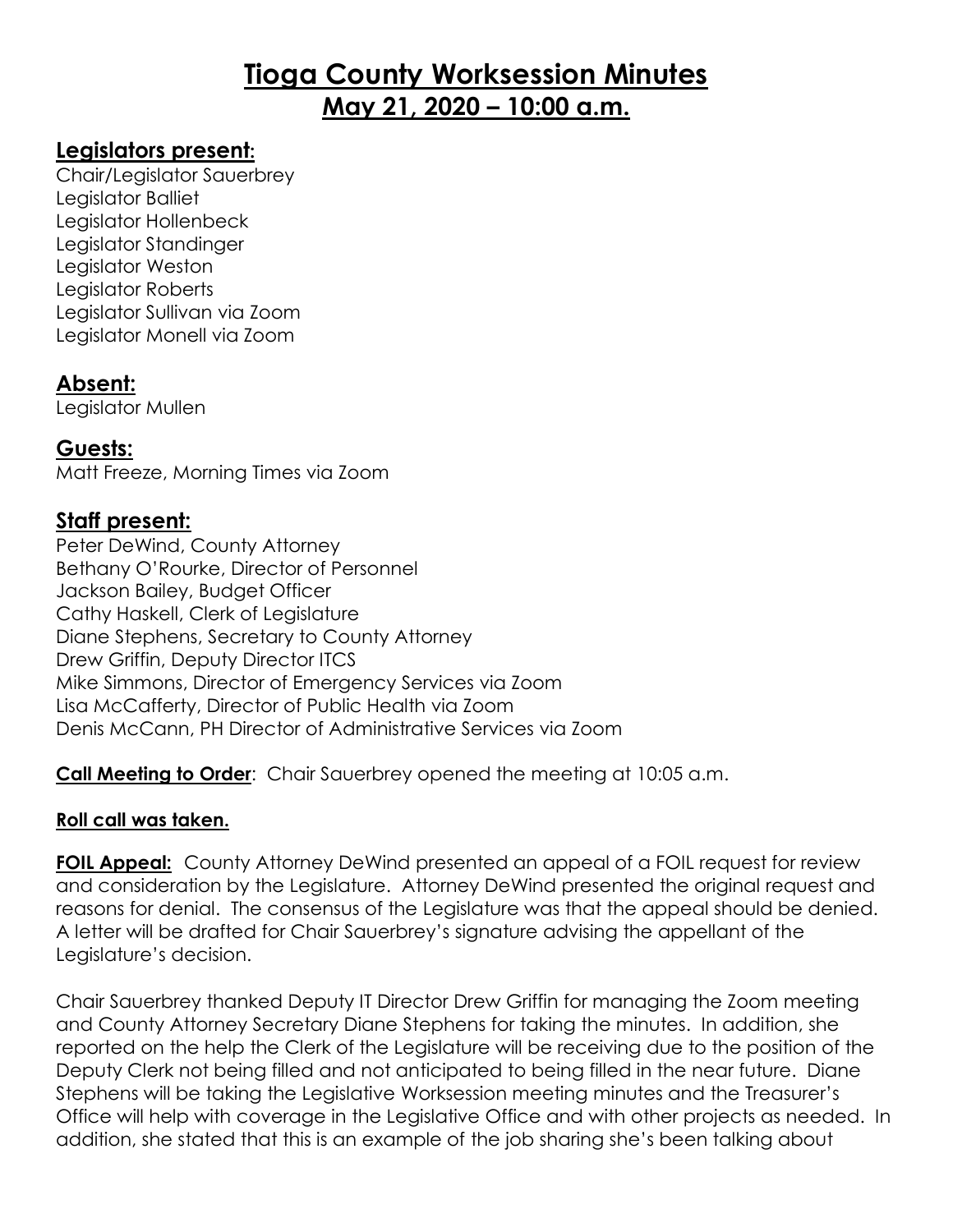especially as the County moves into times when it is uncertain what staffing and the budget is going to look like.

**Budget Update:** Chair Sauerbrey introduced Budget Officer Jackson Bailey. Legislator Weston commended Mr. Bailey for the well-written document that he distributed laying out the process and goals in an understandable way. Chair Sauerbrey expressed her appreciation to Mr. Bailey for the thought and study he put into the plan, how he presented it to the departments and for working with them.

Mr. Bailey stated that on May 15, 2020 the COVID-19 financial plan was sent to the Departments explaining the goals the County is trying to accomplish and what is needed going forward, including the 10% departmental budget cut directive. He created the threephase plan with least severe, more severe and most severe scenarios. He has received a lot of feedback, most of which has been positive. Mr. Bailey reported clarification is needed so he will be sending out additional information tomorrow with a more detailed explanation. Since the impact is unknown at this time, as to what is going to come from the State, Mr. Bailey will explain to the Department Heads what is being looked at right now and what is available to be cut. Mr. Bailey reported it is necessary right now to be proactive and to keep in mind the worst-case scenario, in order to protect what the County can do and to monitor the tax cap. Budget cuts now may prevent further budget cuts down the road. Mr. Bailey reported the more information departments could provide to him in regards to how their departments function is better, as this will be taken into consideration, but believes it is important to hold all departments accountable across the board. He stated that he appreciates all the feedback he has received and noted the support and effort he has seen coming from the departments is very positive, which reassures his faith in Tioga County. Mr. Bailey reported any immediate questions could be emailed to him.

Legislator Weston asked Mr. Bailey about any communication he has had with outside agencies about budget cuts. Mr. Bailey stated he has not reached out to any outside agencies at this time, but there funding has been reviewed. A definitive decision has not been made concerning outside agencies. Since these agencies have already received funding this year, any cuts to outside agencies would probably be better looked at in the 2021 budget. However, if it is felt that budgetary cuts are needed this year, they can look at what has not been funded and implement a cut in that direction.

Chair Sauerbrey stated there is also the issue that it is unknown at this time regarding what the Governor is going to cut. He has said differing amounts at different times ranging from 20% to 50%.

Legislator Weston asked Mr. Bailey about the items outlined in red in his memo. Mr. Bailey stated those are the items the County would like to avoid having to cut such as county benefits, any services the county provides, and furloughs and lay-offs. They want to see what options they have going forward before they have to delve into those.

Legislator Weston also asked Mr. Bailey regarding funding for mandated services. Mr. Bailey explained that anything that cannot be cut, regardless of what it is, would have to be funded from the fund balance. Currently \$2 million is appropriated out of the fund balance. Therefore, any shortfalls would have to come from there as well. Legislator Weston also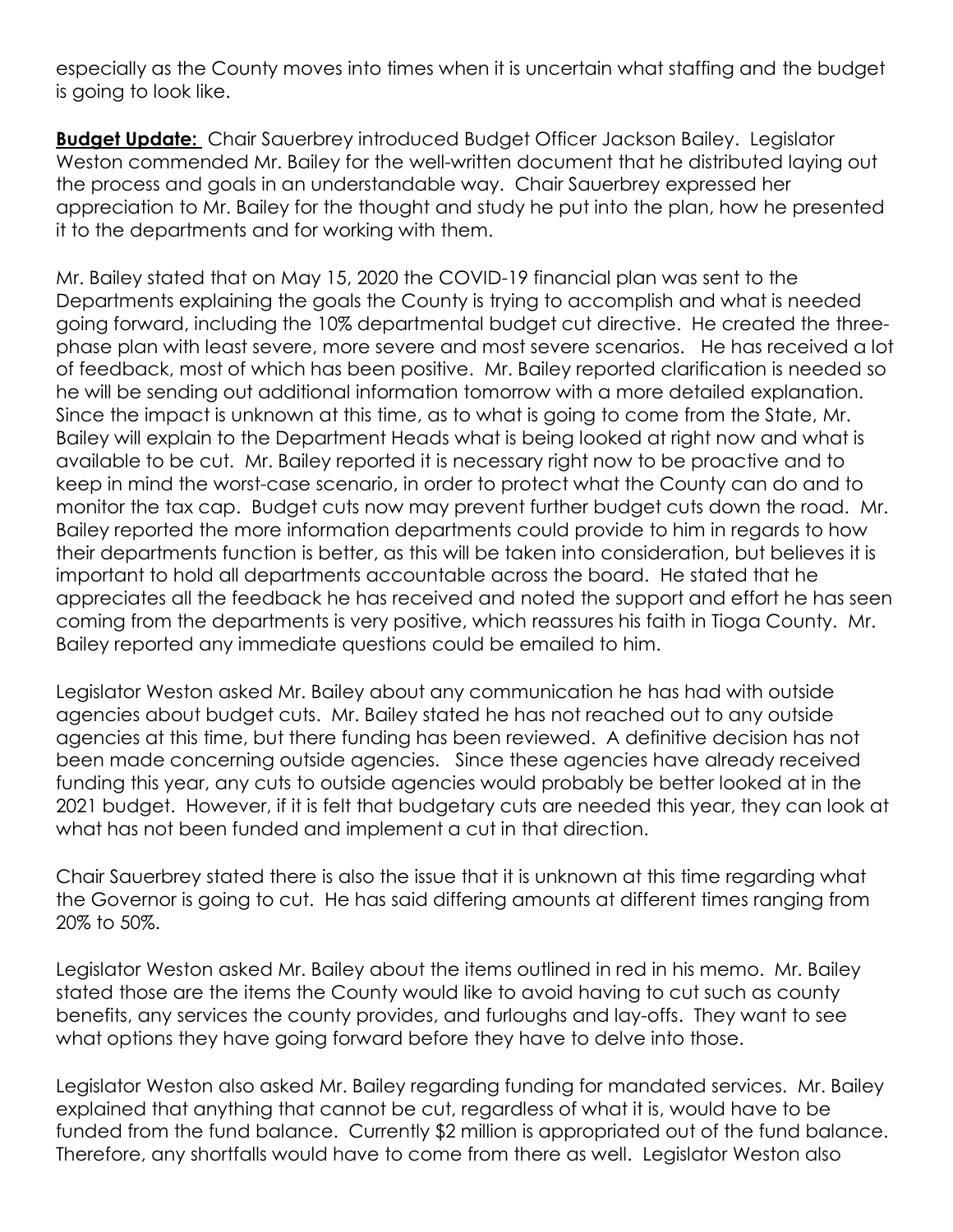asked what the 10% budget cut (\$10 million) was based on. Mr. Bailey explained it was based on total expenditures, which are currently at \$96 million. This cut is based on a worstcase scenario and keeping the County very proactive.

Legislator Balliet asked Mr. Bailey if there was timeframe for when the information should be provided to him. Mr. Bailey stated he should information should be received by the end of the month and will communicate that information in the memo going out tomorrow.

Legislator Roberts asked whether the instruction to cut 10% is coming from Mr. Bailey, as Budget Officer or from the Legislature. Mr. Roberts was concerned that it would be perceived that the directive is coming from Mr. Bailey rather than the Legislature. After a brief discussion, it was agreed that Mr. Bailey is acting on behalf of the Legislature and it is the Legislature's directive. Any budget cut recommendations will be brought to the Legislature for their approval.

**Approval of May 7, 2020 Worksession Minutes:** On motion of Legislator Roberts, seconded by Legislator Hollenbeck and unanimously approved the May 7, 2020 minutes were approved.

Action Items: Chair Sauerbrey stated that although there are no actions items, there is a lot going on.

**Chair Update:** Chair Sauerbrey reported that Tioga County is part of the Southern Tier Regional Control Room, which includes Steuben, Schuyler, Chemung, Chenango, Tompkins, Broome, Delaware and Tioga Counties. All counties are working together, per appointment by the Governor, to open the region because their numbers have proven sufficient to do so. The numbers are based on the number of current hospitalizations. We are in the first week of Phase 1 and hopefully, Phase 2 will begin on May 29, 2020. Daily conference calls take place with the Governor's Office to talk about specific business situations. For example, the opening of Tioga Downs was brought before the Governor and now they will be open for harness racing without spectators. There are many small business re-openings that are in question, as well as summer camps. Since a majority of summer camps is community-run, the municipalities will be allowed to open them under the directives given by the State. When businesses are able to re-open, they have to go to the New York Forward website, review the requirements and fill out an attestation stating they have read and agree to the requirements. Chair Sauerbrey stated there are new questions daily.

Chair Sauerbrey also reported there are daily calls with Assemblymen and Senators. Unemployment issues, safety of corrections officers, nursing homes, testing of staff and residents at nursing homes and getting the necessary PPE are concerns that have been discussed and worked through. The virus, the recovery and re-opening, and the effects to the budget have and will continue to need management.

Chair Sauerbrey acknowledged the great job done by Director of Emergency Services Mike Simmons and expressed her appreciation to Public Health, who have worked seven days a week. She also acknowledged County Attorney DeWind and Legislative Clerk Cathy Haskell who have worked continuously throughout this situation.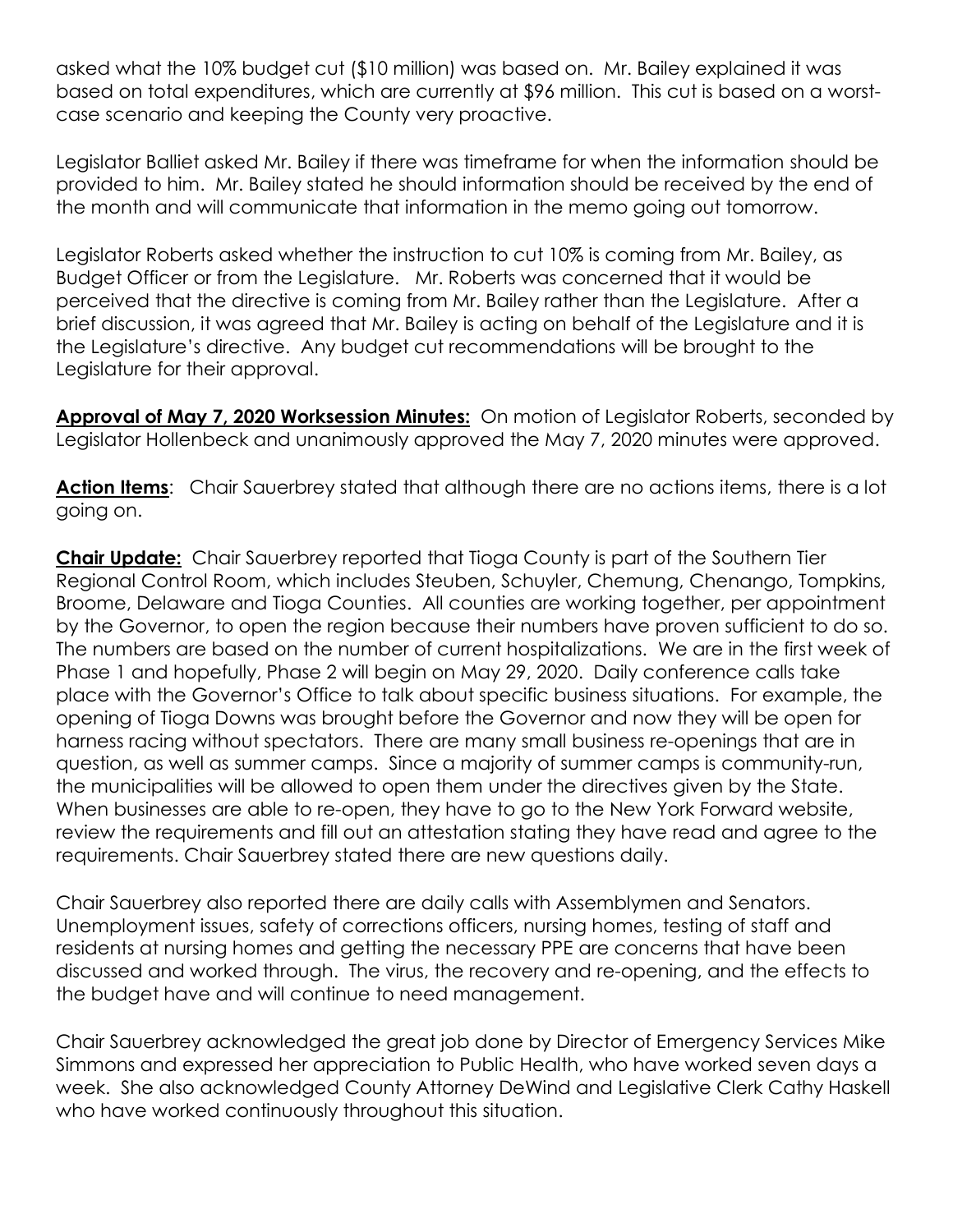Chair Sauerbrey also reported we are given daily numbers on the virus, which include quarantines and deaths. The public wants to know the numbers, which are sent out every day with additional helpful information that people may have questions about. The Governor's press releases are being forwarded to the Legislators.

In addition, Chair Sauerbrey reported about "Pause on Enforcement", where people can file complaints regarding non-essential businesses or gatherings. The complaints are forwarded to the Sheriff and herself to be dealt with.

Legislator Weston asked about sports betting at the casino. Chair Sauerbrey stated that Jeff Gural has every intention of re-opening and has a plan for such, but it all depends on when the Governor gives permission to re-open.

Legislator Weston also asked about the criteria for the phases of re-opening by individual regions. Chair Sauerbrey reported the decision to move forward to the next phase is based on the number of hospitalizations and not confirmed cases by region. Chair Sauerbrey stated data is collected by our Public Health Department and submitted to the State where calculations are done.

Legislator Monell asked about hospitalization information. Chair Sauerbrey stated the information is at the State level and not available to counties.

#### **Other:**

 *Employee Recognition Committee:* Personnel Director Bethany O'Rourke asked for directive on the employee recognition ceremonies that normally take place in May. She does not want the opportunity for these recognitions to be lost in the midst of everything else that has been going on. In lieu of pin ceremonies, Ms. O'Rourke proposed pin recipients would receive their pins through inter-office mail with a note of recognition signed by Chair Sauerbrey. For those that would normally be recognized at the annual luncheon for their milestone years of service, would instead be invited to a Legislative meeting to receive their gift and be recognized by their Department Head. Legislators were in agreement with Ms. O'Rourke's proposal noting the recipients with milestone years of service would be recognized at the July 14, 2020 Legislative meeting.

 *June Legislative Meetings:* Legislative Clerk Haskell discussed the June meetings and requested direction on Legislature preference for in-person versus Zoom meetings. In addition, Legislative Clerk Haskell stated there are three known upcoming retirements and at least one retiree who retired in April that was desirous of being recognized at a Legislative meeting and receiving their plaque. Because there have been no in-person meetings this has been postponed.

Legislator Roberts stated that since we are asking the rest of the employees in the County to get back to work and back to normal, we should do the same. If anyone was uncomfortable with attending in-person, the Zoom option is available.